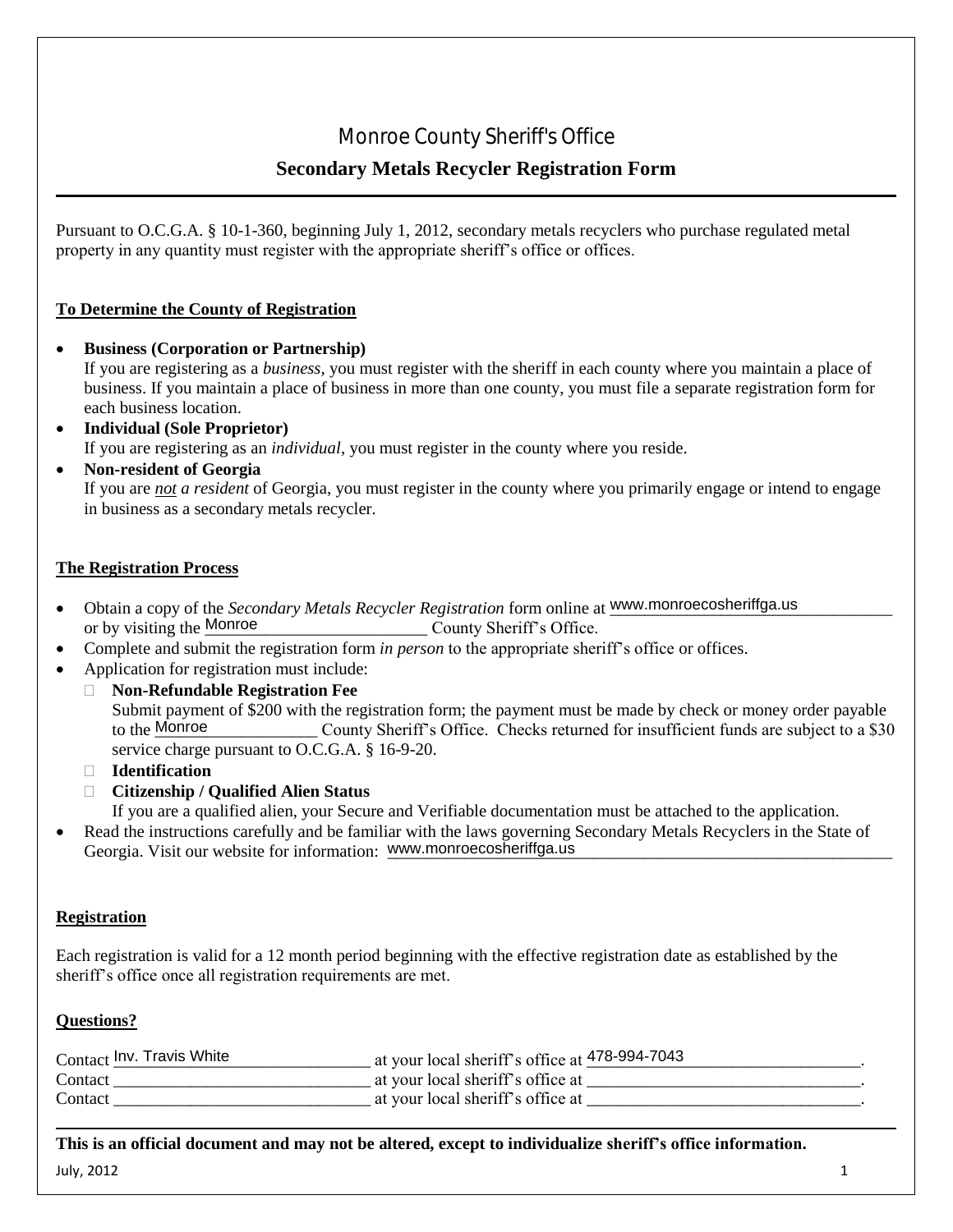## Monroe County Sheriff's Office

#### **Secondary Metals Recycler Registration**

|                                                                           | Name of Corporation or Partnership (if                                                                                                                                                                   |       |                                 |             |      |
|---------------------------------------------------------------------------|----------------------------------------------------------------------------------------------------------------------------------------------------------------------------------------------------------|-------|---------------------------------|-------------|------|
| Full Name of Individual Registering                                       |                                                                                                                                                                                                          |       |                                 |             |      |
|                                                                           | (Please print)                                                                                                                                                                                           | First |                                 | Middle      | Last |
| <b>Physical Address</b>                                                   |                                                                                                                                                                                                          |       |                                 |             |      |
|                                                                           | Provide street address; include apartment number if applicable. (P.O. Box not acceptable; must be a physical street<br>address in Georgia where an individual can be located in-person for the company.) |       |                                 |             |      |
|                                                                           | City / State / Zip                                                                                                                                                                                       |       |                                 |             |      |
| <b>Mailing Address</b>                                                    |                                                                                                                                                                                                          |       |                                 |             |      |
|                                                                           | If different from above, provide street address; include apartment number if applicable; or, provide P.O. Box.                                                                                           |       |                                 |             |      |
|                                                                           | City / State / Zip                                                                                                                                                                                       |       |                                 |             |      |
|                                                                           |                                                                                                                                                                                                          |       |                                 |             |      |
|                                                                           |                                                                                                                                                                                                          |       |                                 |             |      |
|                                                                           | <u> 1989 - Johann Stoff, amerikansk politiker (d. 1989)</u><br>Email                                                                                                                                     |       |                                 |             |      |
|                                                                           |                                                                                                                                                                                                          |       |                                 |             |      |
|                                                                           | Day Telephone Number                                                                                                                                                                                     |       | <b>Evening Telephone Number</b> | Cell Number |      |
|                                                                           | If the on-site manager is different from the above, complete the following information for the person who is currently                                                                                   |       |                                 |             |      |
| <b>Contact Information</b><br>the active on-site manager of the business. |                                                                                                                                                                                                          |       |                                 |             |      |
|                                                                           |                                                                                                                                                                                                          |       |                                 |             |      |
|                                                                           | (Please print) First                                                                                                                                                                                     |       | Middle                          |             | Last |
|                                                                           |                                                                                                                                                                                                          |       |                                 |             |      |
|                                                                           | Provide your street address; include apartment number if applicable. (P.O. Box not acceptable.)                                                                                                          |       |                                 |             |      |
| <b>Physical Address</b>                                                   |                                                                                                                                                                                                          |       |                                 |             |      |
|                                                                           | City / State / Zip                                                                                                                                                                                       |       |                                 |             |      |
|                                                                           |                                                                                                                                                                                                          |       |                                 |             |      |
|                                                                           | Email                                                                                                                                                                                                    |       |                                 |             |      |
| <b>Contact Information</b>                                                |                                                                                                                                                                                                          |       |                                 |             |      |
|                                                                           | Day Telephone Number                                                                                                                                                                                     |       | <b>Evening Telephone Number</b> | Cell Number |      |

*the county where the business is located or the individual resides by the expiration date of the preceding year. If the person fails to register annually on or before the date of registration, he/she shall be guilty of a misdemeanor of a high and aggravated nature.*